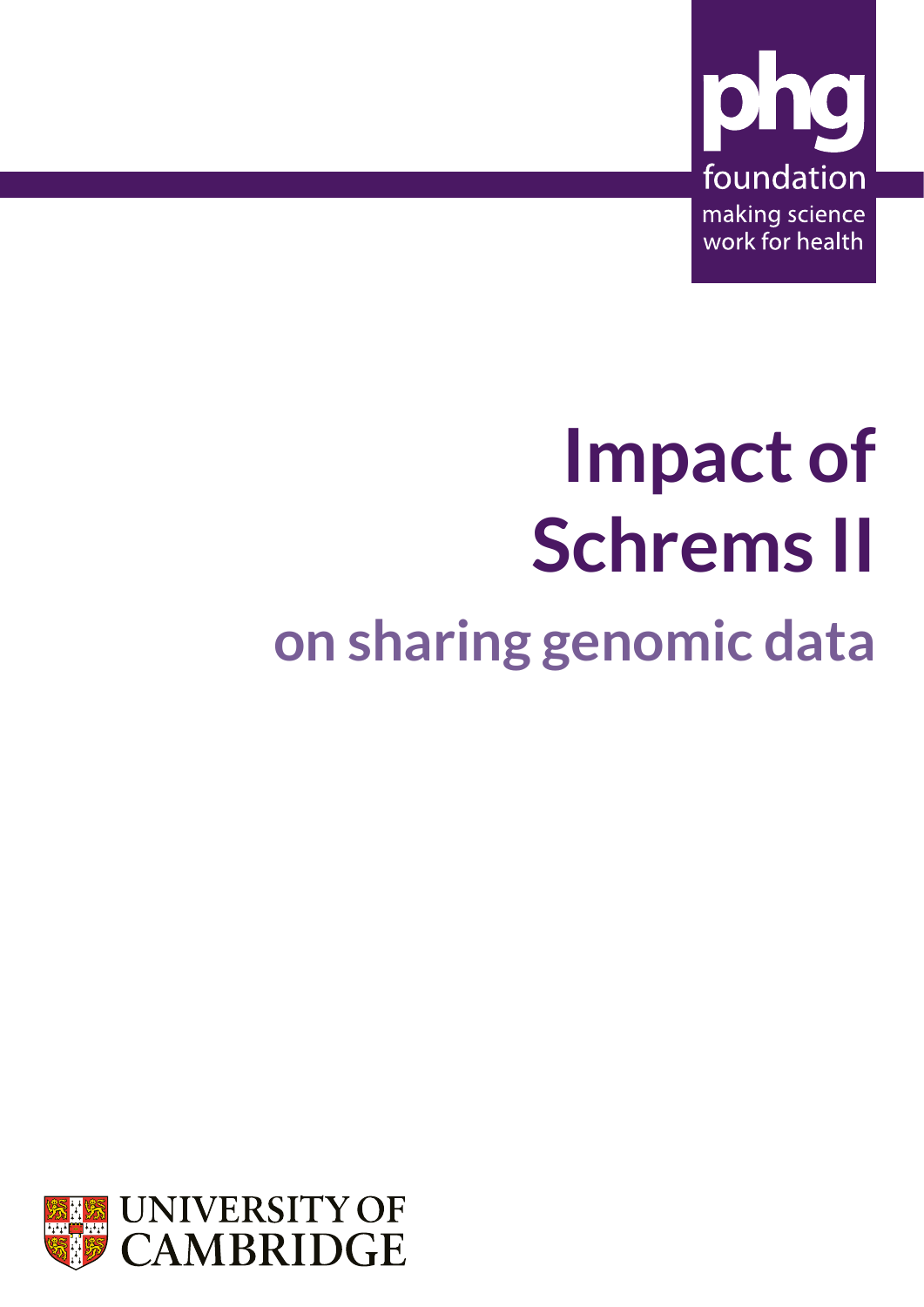#### **Authors**

Johan Ordish and Alison Hall

This report can be downloaded from: **[www.phgfoundation.org](http://www.phgfoundation.org)**

> **Published by PHG Foundation** 2 Worts Causeway **Cambridge** CB1 8RN UK +44 (0)1223 761900

**August 2020** © 14/08/2020 PHG Foundation

**Correspondence to:** intelligence@phgfoundation.org

*This publication is intended to provide general information and understanding of the law. It should not be considered legal advice, nor used as a substitute for seeking qualified legal advice.*

PHG Foundation is an exempt charity under the Charities Act 2011 and is regulated by HEFCE as a connected institution of the University of Cambridge. We are also a registered company No. 5823194, working to achieve better health through the responsible and evidence based application of biomedical science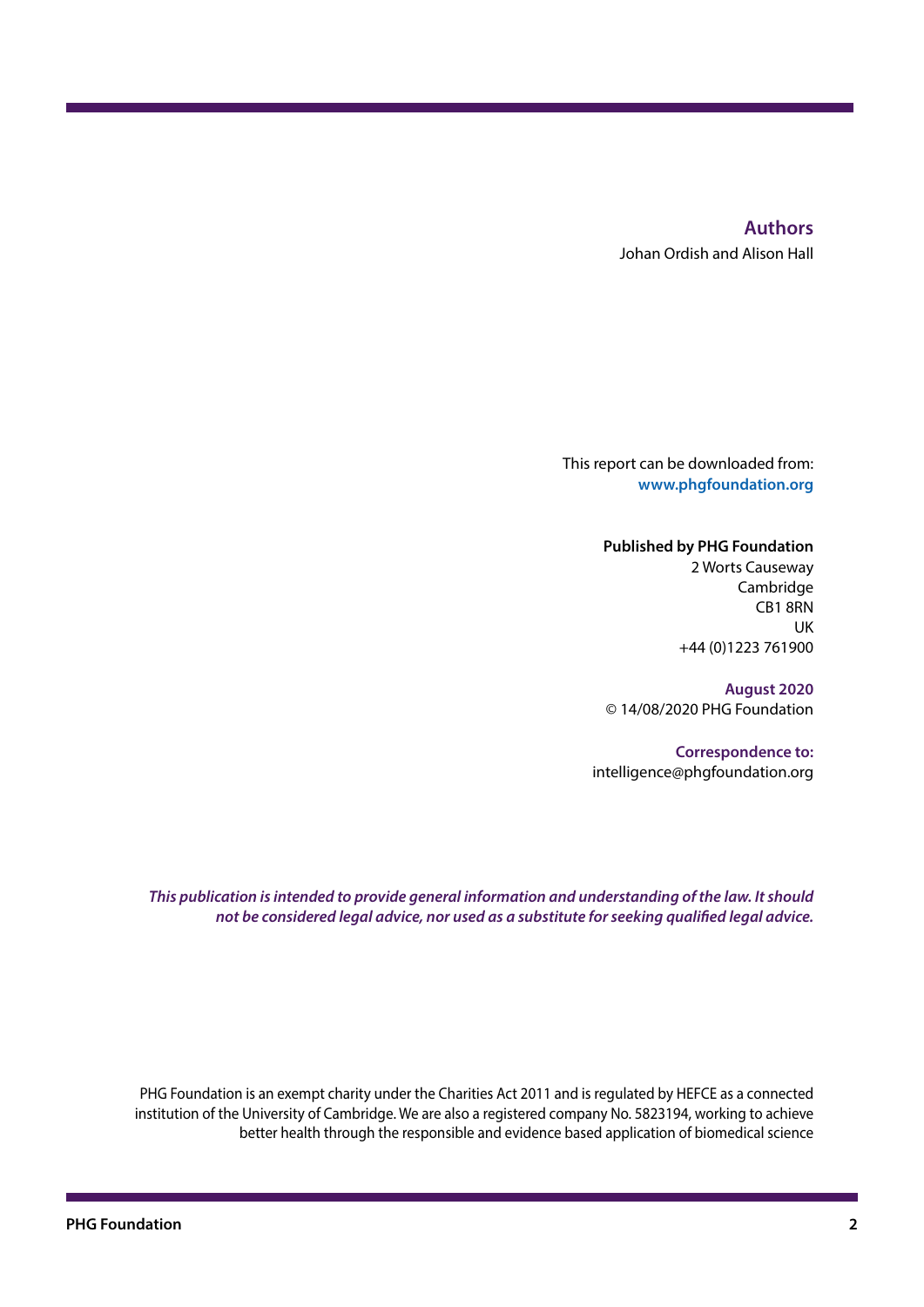## **Impact of** *Schrems II* **on genomic data sharing**

**On 16 July 2020, the Court of Justice of the European Union (CJEU) handed down its judgment in** *[Data Protection Commissioner v Facebook Ireland Limited, Maximillian](http://curia.europa.eu/juris/document/document.jsf?text=&docid=228677&pageIndex=0&doclang=EN&mode=lst&dir=&occ=first&part=1&cid=9745404)  [Schrems](http://curia.europa.eu/juris/document/document.jsf?text=&docid=228677&pageIndex=0&doclang=EN&mode=lst&dir=&occ=first&part=1&cid=9745404)* **(Case C-311/18) (***Schrems II***). This judgment has wide-ranging and significant implications for the international transfer of genomic data.** 

#### **Data protection and genomics**

The sharing of genomic data is key to unlocking the benefits of genomics for research and healthcare. The benefits of assembling large cohorts are [well-established,](https://www.biorxiv.org/content/10.1101/203554v1.full.pdf) enabling data sharing facilitating research into extremely rare events, robust examination of the penetrance of disease, and the study of heterogeneous diseases such as cancer.

The General Data Protection Regulation ("GDPR") is relevant to the sharing of genomic data, as this data can frequently count a[s personal data](https://www.phgfoundation.org/documents/gdpr-and-genomic-data-report.pdf#page=35) and so fall within the scope of the Regulation. Where genomic data constitutes personal data, lawful 'processing' requires a [legal](https://www.phgfoundation.org/documents/gdpr-and-genomic-data-report.pdf#page=62)  [basis.](https://www.phgfoundation.org/documents/gdpr-and-genomic-data-report.pdf#page=62) If the genomic data constitutes ['special category data'](https://www.phgfoundation.org/documents/gdpr-and-genomic-data-report.pdf#page=71) lawful processing will also require an Article 9(2) exception (derogation).

#### **International data transfers**

In addition to a legal basis and derogation, lawful transfer of personal data outside the European Economic Area (EEA) requires a legal mechanism for transfer. Post-Brexit transition period, the UK will be outside the EEA and so become a third country. There are three broad varieties of legal mechanism: [adequacy decisions,](https://www.phgfoundation.org/documents/gdpr-and-genomic-data-report.pdf#page=111) [appropriate safeguards,](https://www.phgfoundation.org/documents/gdpr-and-genomic-data-report.pdf#page=114) and [derogations for](https://www.phgfoundation.org/documents/gdpr-and-genomic-data-report.pdf#page=123)  [specific situations.](https://www.phgfoundation.org/documents/gdpr-and-genomic-data-report.pdf#page=123)

Regardless of the legal mechanism picked for transfer, the same standard of ['essential](https://www.phgfoundation.org/documents/gdpr-and-genomic-data-report.pdf#page=108)  [equivalence'](https://www.phgfoundation.org/documents/gdpr-and-genomic-data-report.pdf#page=108) applies. In this way, either the jurisdiction must itself provide 'essentially equivalent' protection for the personal data transferred or there must be some further mechanism to provide such protection.

Adequacy between the EU and US is more complex than other jurisdictions. The US *per se* does not have an adequacy decision but has a bespoke system of self-certification, the [EU-US](https://eur-lex.europa.eu/legal-content/EN/TXT/HTML/?uri=CELEX:32016D1250&from=EN)  [Privacy Shield](https://eur-lex.europa.eu/legal-content/EN/TXT/HTML/?uri=CELEX:32016D1250&from=EN) ("Privacy Shield"). Privacy Shield provides a set of principles, a system of oversight, and enforcement mechanisms that provided a basis for transfer.

The other transfer mechanism discussed at length in *Schrems II* is [standard contractual clauses](https://www.phgfoundation.org/documents/gdpr-and-genomic-data-report.pdf#page=120) (SSCs). SSCs are a form of safeguard to perform international data transfers under Article 46 GDPR. Although the European Commission has **adopted sets of these SSCs for use**, they must be adopted in their entirety and cannot be modified in any way.

#### **The** *Schrems II* **judgment**

There are three layers to the *Schrems II* judgment: the impact on Privacy Shield, the impact upon SSCs, and wider interpretation of legal mechanisms for transfer more generally, each are considered in turn.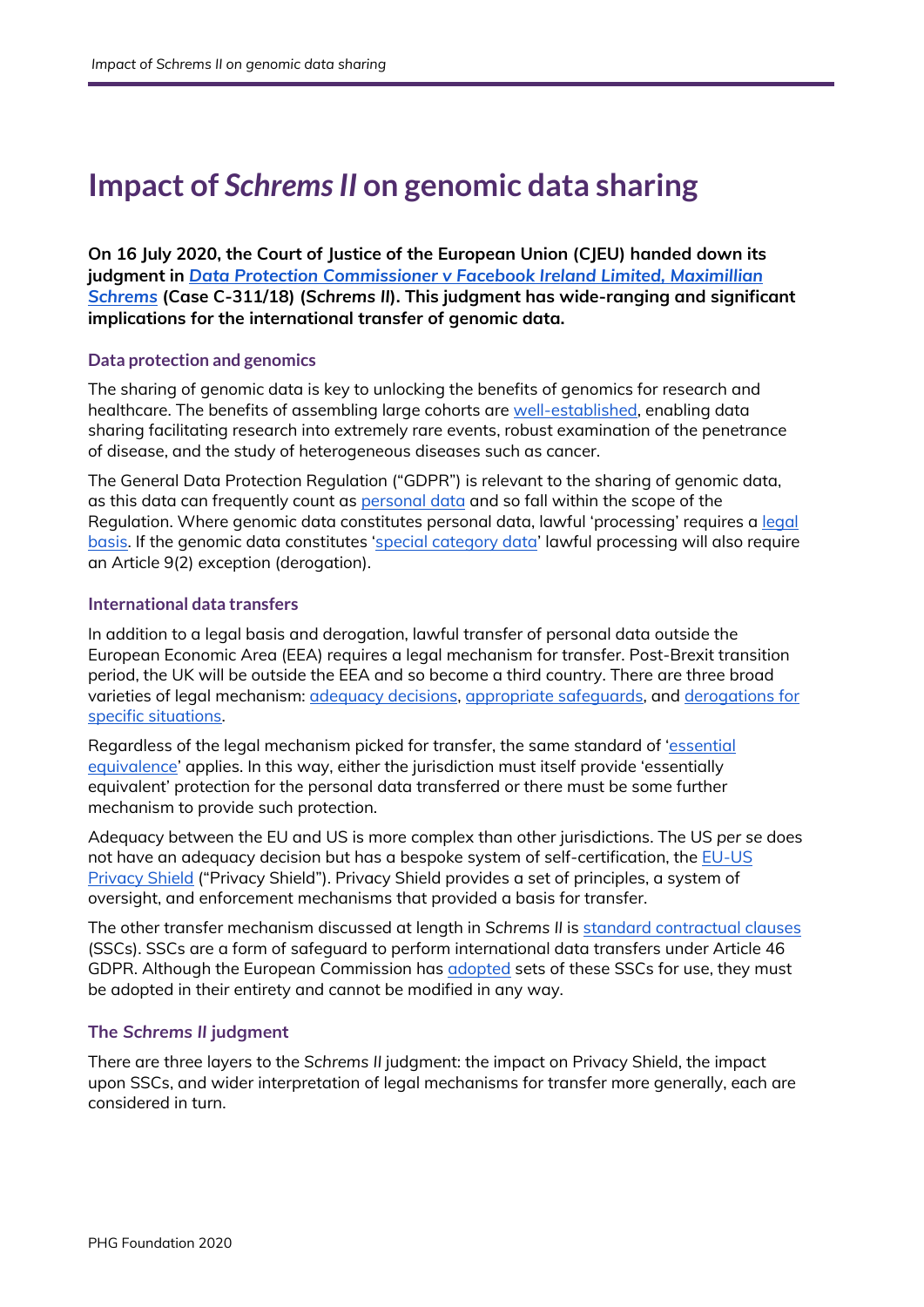In relation to Privacy Shield, three points are key:

- 1. The CJEU invalidated the legal underpinnings [\(Commission Decision 2016/1250\)](https://eur-lex.europa.eu/legal-content/EN/TXT/HTML/?uri=CELEX:32016D1250&from=EN) of Privacy Shield (para 201), the Court also [invalidating](http://curia.europa.eu/juris/document/document.jsf?text=&docid=169195&pageIndex=0&doclang=EN&mode=lst&dir=&occ=first&part=1&cid=11395039) Privacy Shield's predecessor Safe Harbour in 2015 (*[Schrems I](http://curia.europa.eu/juris/document/document.jsf?text=&docid=169195&pageIndex=0&doclang=EN&mode=lst&dir=&occ=first&part=1&cid=11395039)*). The reasons for doing so center on the primacy of US security and law enforcement powers, as well as the lack of restraint on these powers and redress available to data subjects (para 164-197).
- 2. It is difficult to see how the differences between US and CJEU positions, made apparent in *Schrems I* and *Schrems II* might be reconciled, with the CJEU intent on upholding 'essential equivalence', the US unwilling to erode their far-reaching security and law enforcement powers - both positions are incompatible, both parties intransigent.
- 3. The Court declined to keep Privacy Shield alive as an interim measure, the Decision underpinning the agreement is void from the date of the judgment (para 202). This voiding leave[s 5,300 EU and US companies](https://www.state.gov/european-court-of-justice-invalidates-eu-u-s-privacy-shield/) in search of a new mechanism for transfer. Even worse, the European data protection regulator the **European Data Protection Board** (EDPB) has said there is no ['grace period'](https://europeanlawblog.eu/2020/07/21/after-schrems-ii-uncertainties-on-the-legal-basis-for-data-transfers-and-constitutional-implications-for-europe/) to adjust to this new situation.

Unfortunately, the judgment also undermined the utility of SSC's, an alternate legal mechanism for transfer:

- 1. The Court [did not invalidate](https://edpb.europa.eu/sites/edpb/files/files/file1/20200724_edpb_faqoncjeuc31118_en.pdf#page=1) the use of SSCs generally. However, it did interpret SSCs in such a way that will make them difficult to rely upon.
- 2. The CJEU confirmed that it is not enough to rely upon SSCs alone but controllers, rather than the Court, must 'verify whether the law of the third country of destination ensures adequate protection under EU law' (paras 130, 134). In practice, this means controllers have to conduct ['mini adequacy decisions'](https://europeanlawblog.eu/2020/07/17/the-schrems-ii-judgment-of-the-court-of-justice-and-the-future-of-data-transfer-regulation/), examining how the legal regime of that jurisdiction might uphold or undermine the SSC in question.
- 3. Where a jurisdiction fails to provide sufficient level of protection, the Court recommends using 'other clauses and additional safeguards' (para 132). This is nonsensical - if a jurisdiction provides insufficient protection for standard *contractual* clauses, the addition of more contractual clauses adds little.
- 4. The CJEU notes that SSCs do not stand alone but might be used alongside other 'supplementary measures' (para 133). However, the Court and the [EDPB](https://edpb.europa.eu/sites/edpb/files/files/file1/20200724_edpb_faqoncjeuc31118_en.pdf#page=5) have thus far failed to clarify what these measures might include.

In short, the CJEU has made it clear that SSCs may in principle be relied upon to facilitate international data transfers but have not clarified how controllers might meet the high bar the Court has now set.

Finally, Schrems II primarily considers SSCs, yet the interpretation also impacts upon other [safeguards](https://edpb.europa.eu/sites/edpb/files/files/file1/20200724_edpb_faqoncjeuc31118_en.pdf#page=3) for international data transfer. For instance, the requirement to evaluate SSCs in the context of their jurisdiction also applies to safequards such as instruments between public [authorities,](https://www.phgfoundation.org/documents/gdpr-and-genomic-data-report.pdf#page=115) [binding corporate rules,](https://www.phgfoundation.org/documents/gdpr-and-genomic-data-report.pdf#page=117) [codes of conduct,](https://www.phgfoundation.org/documents/gdpr-and-genomic-data-report.pdf#page=122) and [certification mechanisms.](https://www.phgfoundation.org/documents/gdpr-and-genomic-data-report.pdf#page=122) If SSCs fail because a jurisdiction lacks background protections, the same considerations would likely apply to other safeguards.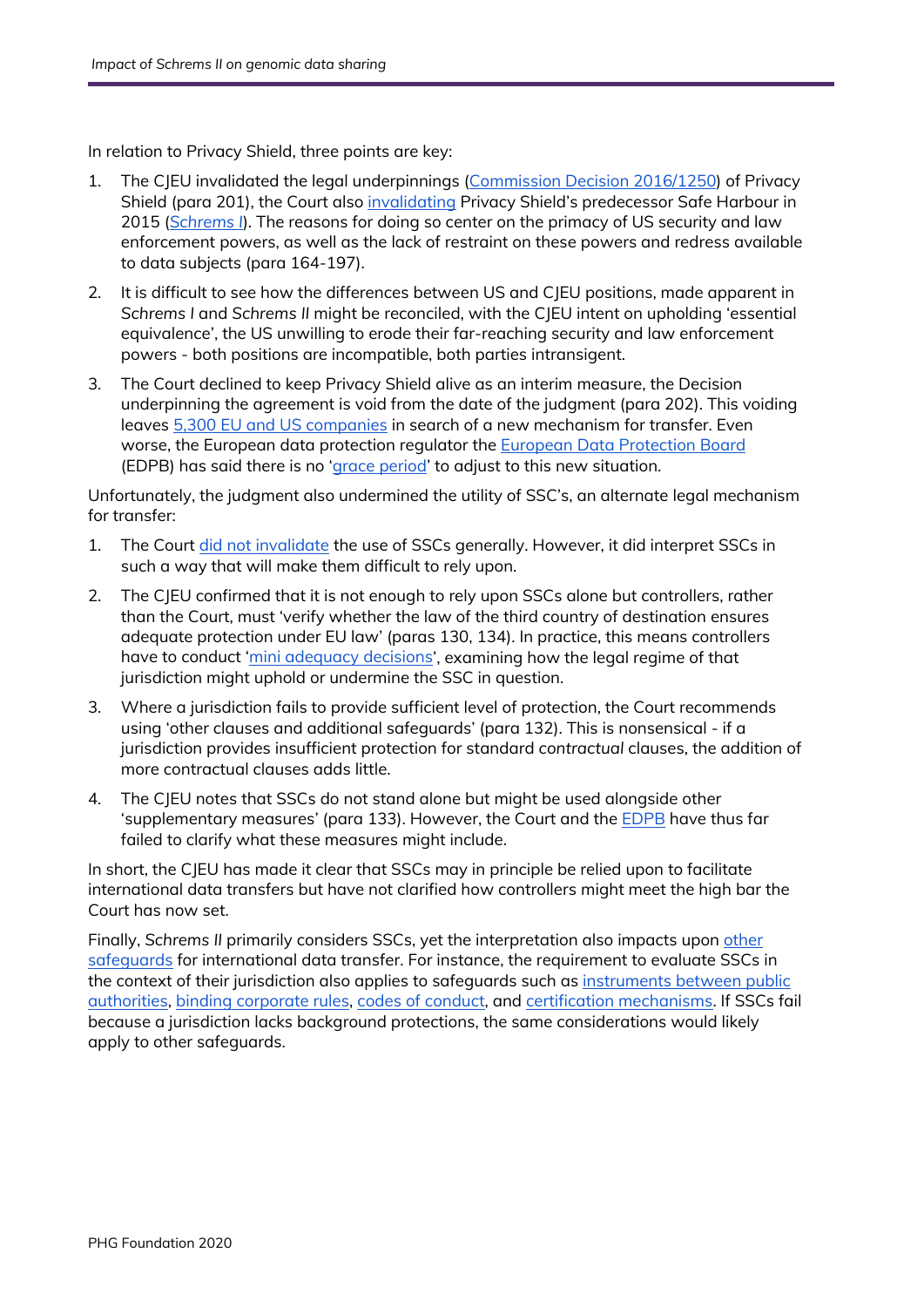#### **What does this mean for genomics?**

*Schrems II* is a blow to many who wish to transfer personal data between the EU and US, including the sharing of genomic data. The good news is that not all EU-US transfers of genomic data rely upon Privacy Shield nor use SSCs. Of course, this also makes alternative safeguards (e.g. codes of conduct) more attractive. However, these mechanisms will also be impacted by the wider interpretation of *Schrems II*. Taken together, there are few appealing options to give effect to international data transfers, this is made all the more daunting as the UK will be subject to these rules in less than six months.

#### **Additional information**

*[The GDPR and genomic data](https://www.phgfoundation.org/documents/gdpr-and-genomic-data-report.pdf#page=99)* report (2020) offers a more extensive exploration of genomic data sharing under the GDPR.